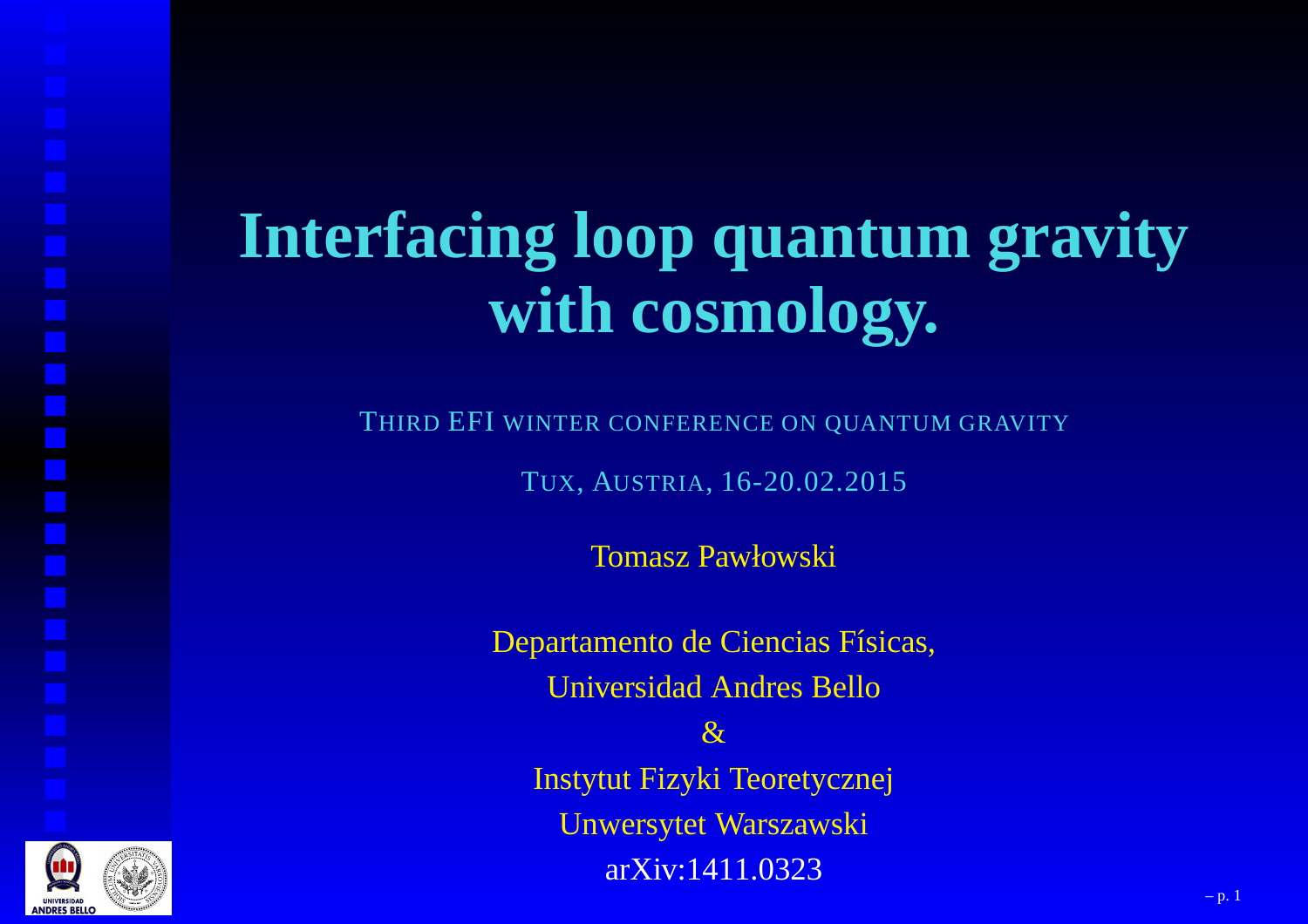### **Motivation**

- Loop Quantum Gravity
	- Sound background independent quantization formalism
	- In certain scenarios (specific matter content) quantization programcompleted, but ...
		- Systems too complicated to handle computationally(on geniune level).
		- Practical applications need simplifications.
- Loop Quantum Cosmology
	- Quantization of simple models using methods of LQG
	- Sufficiently simple for succesful extraction of dynamical results(bounce, perturbations, ...), but ...
		- not derived as <sup>a</sup> sector (reduction) of LQG
- How to bridge the two?
	- Controllable and precise interface LQG↔LQC.

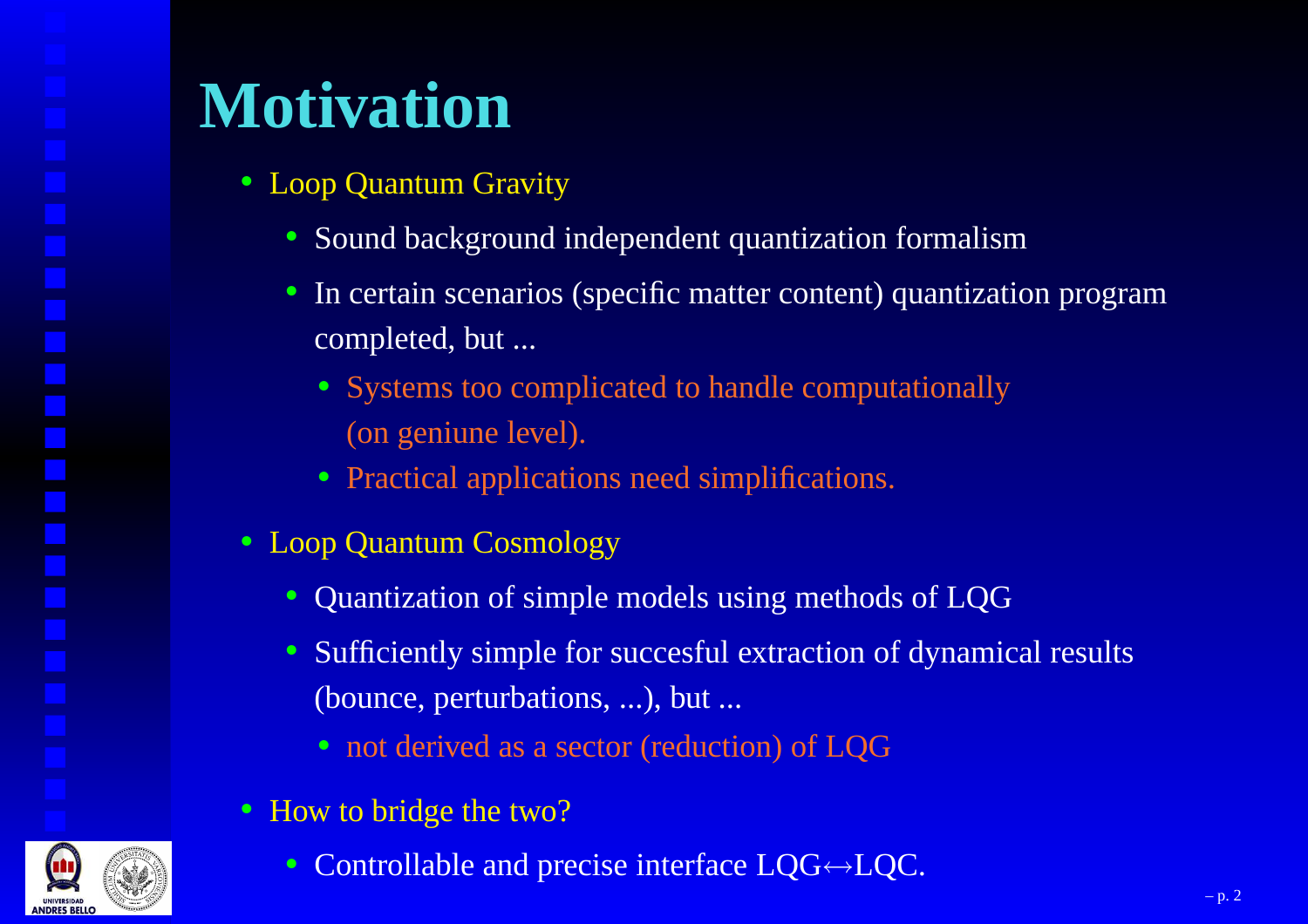#### **Outline**

- The review of approaches
- The rules of engagemen<sup>t</sup>
- LQG brief recall
	- Main properties of the framework
	- Components relevant for cosmological models
- LQC similarities and differences wrt full theory
	- Simplifications and framework definition.
	- Capabilities of the program
- The interface
	- Selection of state subspace
	- Averaging over symmetries

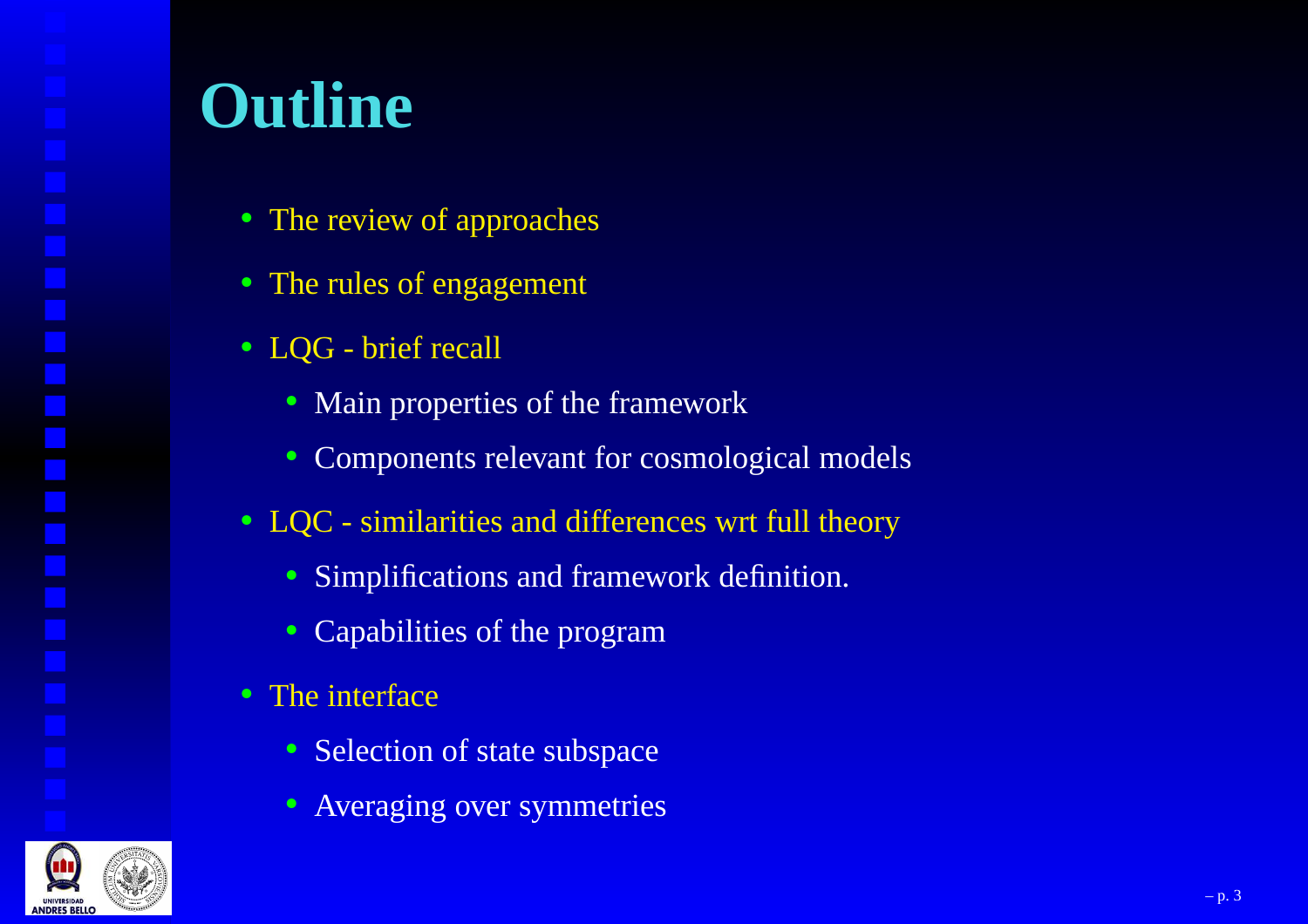# **Review of approaches**

- Problem: Diffeomorphism invariant formalism of LQG vs symmetries as<sup>a</sup> subclass of the diffeomorphisms.
- Several methods to embed LQC in/extract from LQG
	- Embedding objects from LQG (e.g. holonomies) as subclass of onesin LQG. C Fleishchack, J Brunneman 2007-10, J Engle 2013
	- Symmetries as relation between observables and coherent statespeaked about the symmetry. J Engle 2007
	- Dynamic limit of specific LQG coherent states
		- $U(1)^3$  simplification E Alesci, G Cianfrani 2014
	- Gauge fixing <sup>+</sup> symmetries as quantum constaints
		- $U(1)^3$  simplification N Bodendorfer 2014
		- Tetrahedron gas in GFT <sup>S</sup> Gielen, <sup>D</sup> Oritti, <sup>L</sup> Sindoni 2013-14.
	- Extracting of relevant global DOF at kinematical level
		- Regular lattice of  $j = 1/2$  edges: A Ashtekar, E Wilson-Ewing 2009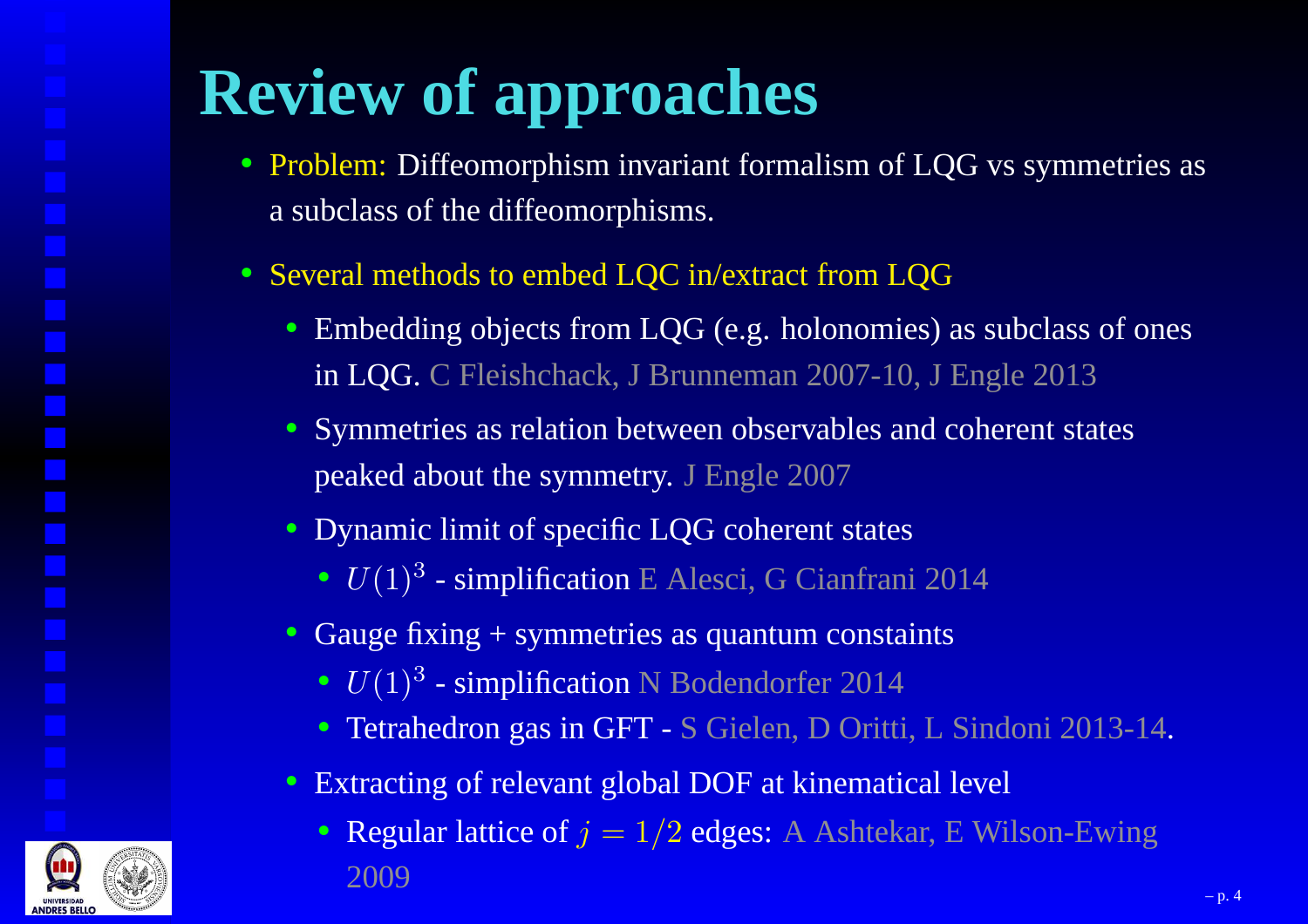### **The rules of engagement**

- Genuine LQG no simplifications
- No control over dynamics (quasi) kinematical sector
	- Interface (dictionary), not <sup>a</sup> cosmological limit.
- Maximally robust independent of the details of the construction onLQG side
	- Using only prescription independent components
- Explicit control of the input:
	- relations implied by the consistency requirements vs prescription dependent input
- The purpose
	- LQC fixing heuristic input
	- LQG filter on prescriptions via consistency with cosmological sector

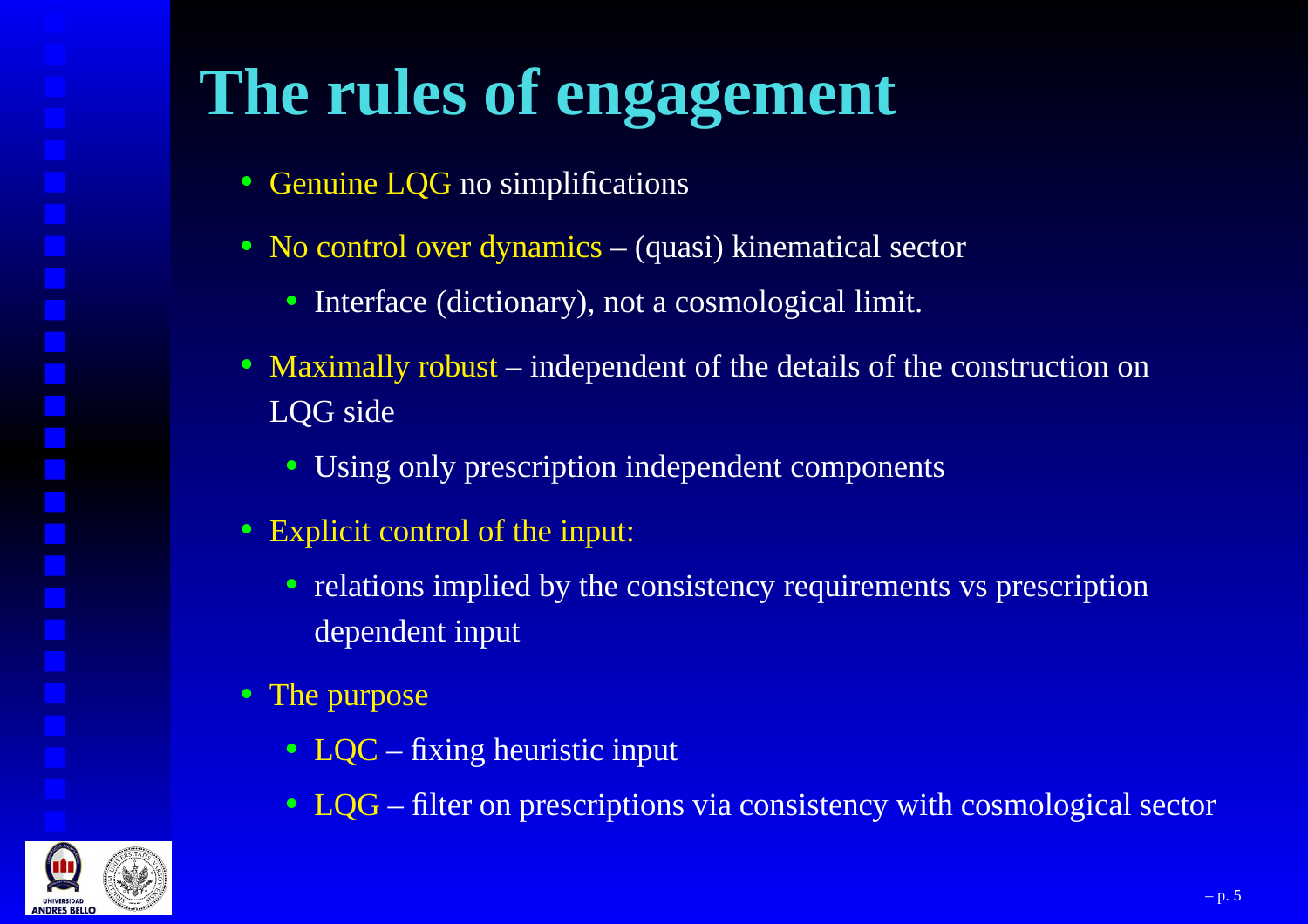# **LQG - outline**

Ashtekar, Lewandowski, Rovelli, Smolin, Thiemann, ...

- Main principle: explicit background independence.
- Canonical: Einstein Hilbert action + Holst term  $+3+1$  splitting
- Basic variables: holonomies  $U_{\gamma}(A)$  of SU(2) connections and fluxes  $K^i(S)$  of densitized triads – holonomy-flux algebra.
- Algebra of constraints: Gauss, diffeomorphisms, Hamiltonian.
	- Dirac program
		- quantization ignoring the constraits (kinematical)
		- constraints implemented as quantum operators
		- Physical space, kernel of the constraints
	- implementation: constrints solved in hierarchy.
- Kinematical level GNS quantization of the holonomy-flux algebra
	- $\bullet$ Unique background-independent representation (LOST)

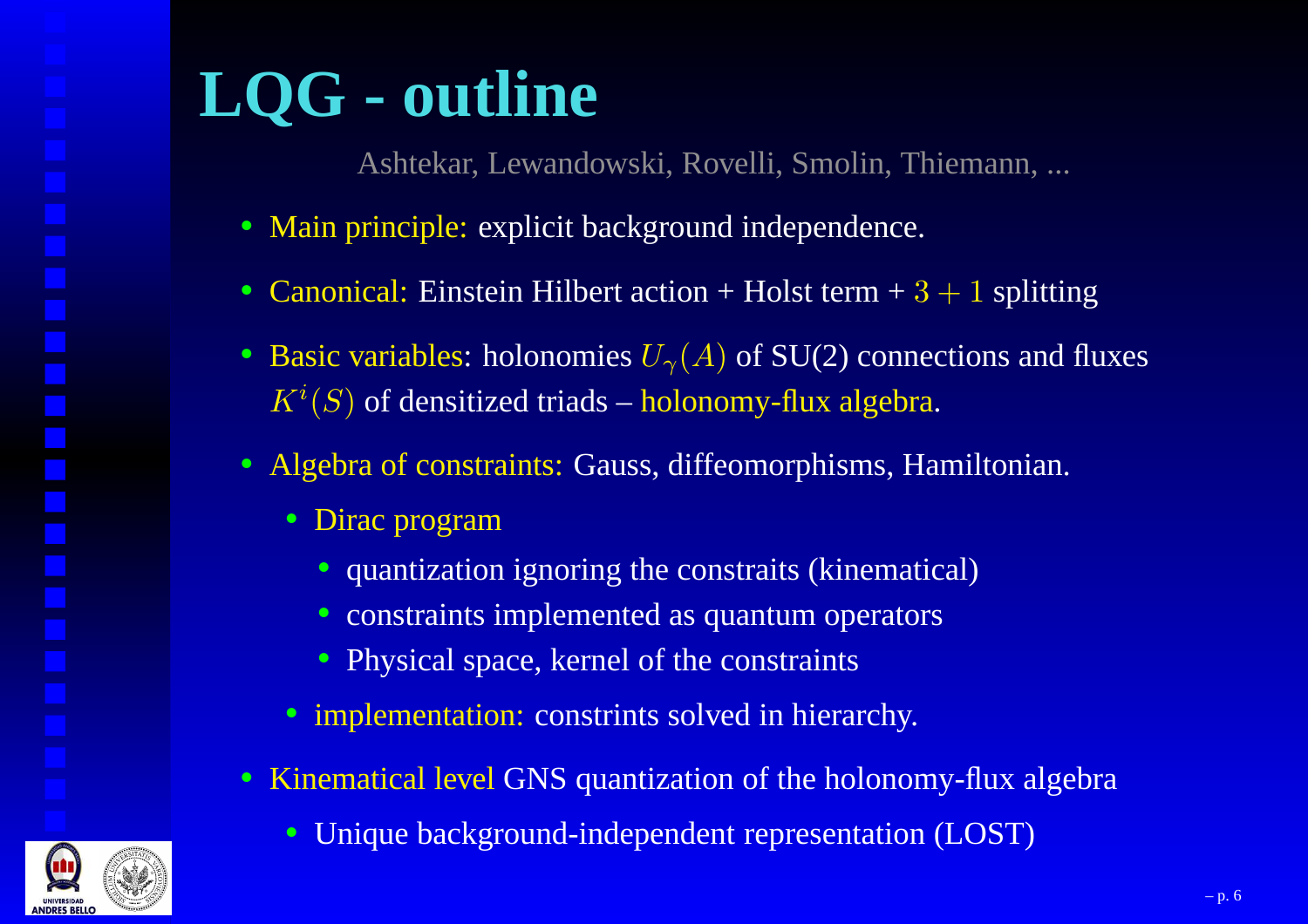## **LQG - basic structure**

- main properties
	- Well defined diff-invariant space  $\mathcal{H}_\text{diff}$
	- Well-def diff-inv observables
	- spectra of volume, area are discrete.
- Kinematical level: GNS quantization of the holonomy-flux algebra
	- Hilbert space  $\mathcal{H}_{\mathrm{kin}}$ : spanned by the spin-network states:
		- Embedded graph with oriented edges,
		- spin labels  $j$  on its edges,
		- intertwiners  $I$  on vertices,
		- Discreteness: disjoint graphs orthogonal.
- Gauss constr. solution: Explicit projection togauge-invariant subspace
	- $j$ 's restricted by angular momentum addition rules.



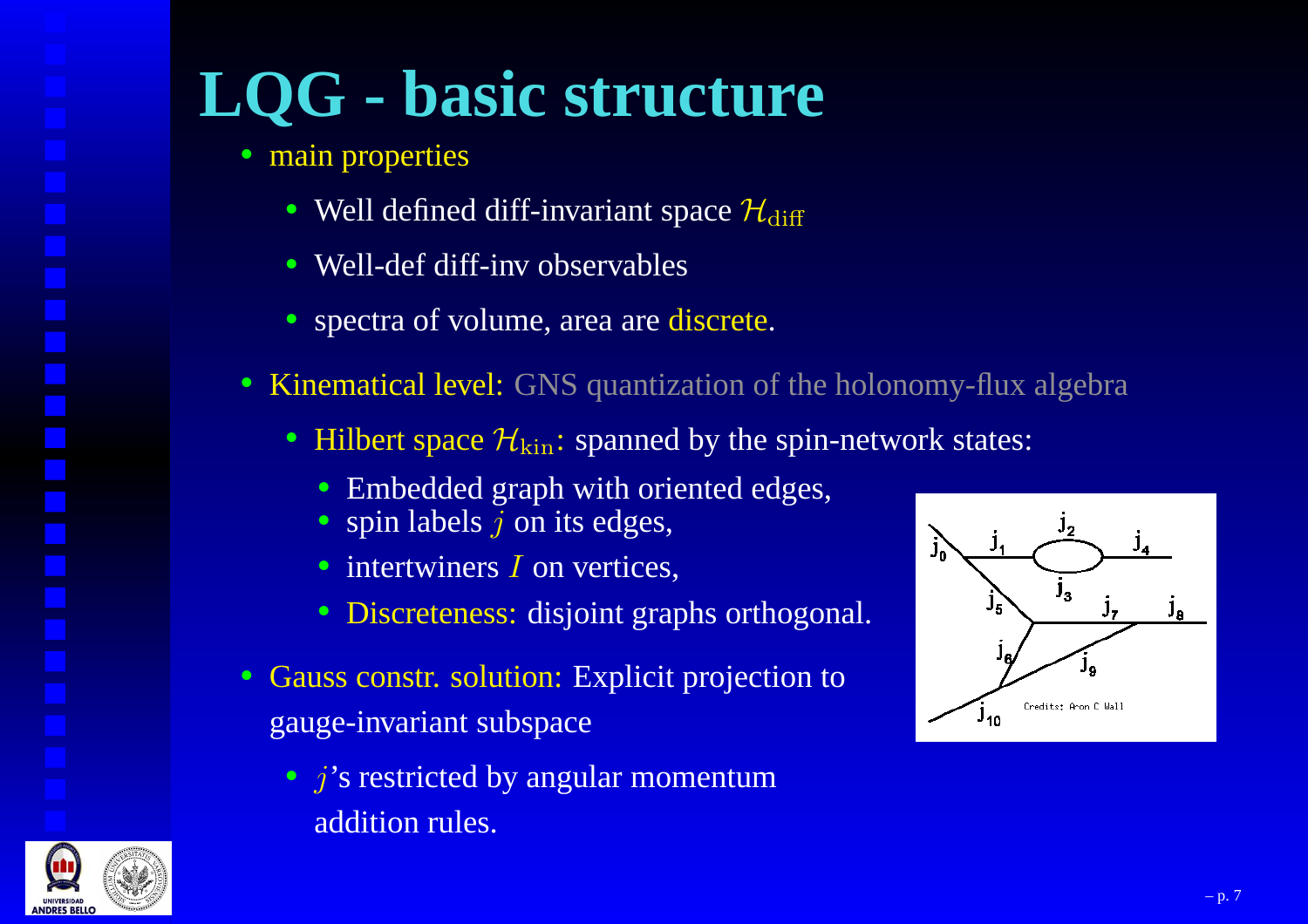### **LQG - the constraints**

- Diffeo constraint solution: Group averaging technique
	- averaging over embeddings
	- In certain formulations (fixed graph topology) graphs becomeabstract.
- Result: diffeo-invariant Hilbert space  $\mathcal{H}_{\text{diff}}$ .
	- Well defined geometric observables.
- Hamiltonian constraint: formulation dependent
	- Graph preserving: combinatorial operator changing the labels.
	- Graph changing (example): adds edges to form triangular loops.
- Observation: interface non-dynamic should be independent on thematter content
	- Freedom to choose <sup>a</sup> convenient mater field.
- Solution to H-constr: deparametrization wrt that field.

– p. 8

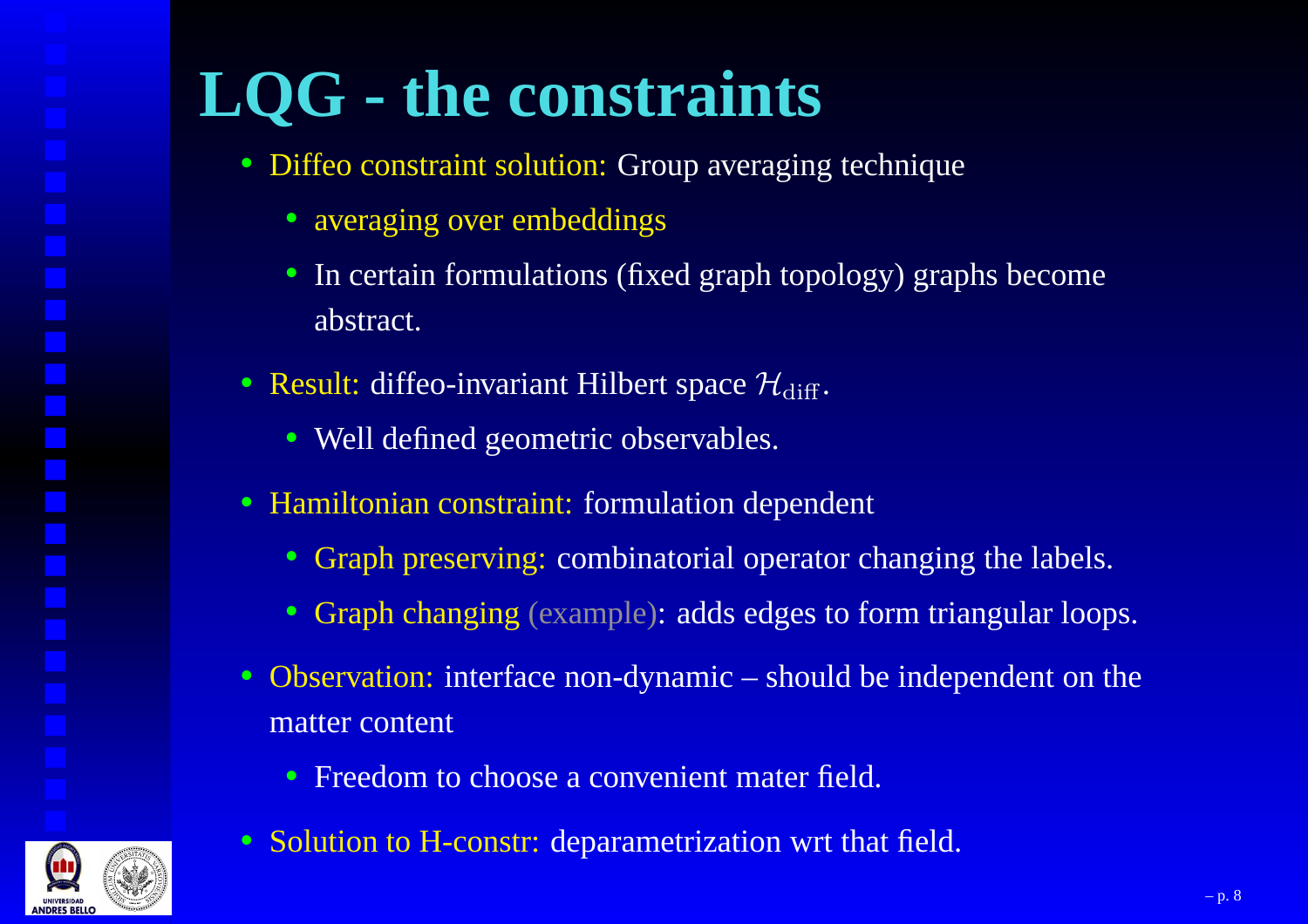### **LQG - the deparametrization**

 M Domagala, K Giesel, W Kaminski, L Lewandowski, T Thiemann 2010V Husain, TP 2011, K Giesel, T Thiemann 2012

Idea: Couple gravity to matter fields. Use them as reference frame.

• Separation of the Hamiltonian constraint

$$
H=0\ \Leftrightarrow\ p_T^n=\tilde{H}\,\bigl|\,,n=1,2\bigr|\,
$$

 $\left( T,p_{T}\right)$  - canonical "time" field pair.

- Interface relates geometry DOF: should be matter content independent.
- Convenient choice: Irrotational or Gaussian dust
	- System with true <sup>p</sup>hysical Hamiltonian of explicitly known action.
	- Physical Hilbert space known explicitly:  $\mathcal{H}_{\text{phy}}=\mathcal{H}_{\text{diff}}$
	- Evolution is governed by <sup>a</sup> Schrödinger equation

$$
i\frac{\partial \Psi}{\partial t} = [\hat{H}_G + \hat{H}_m]\Psi
$$

• All known (kinematical) diffeo-invariant observables now become physical.– p. 9  $-p.9$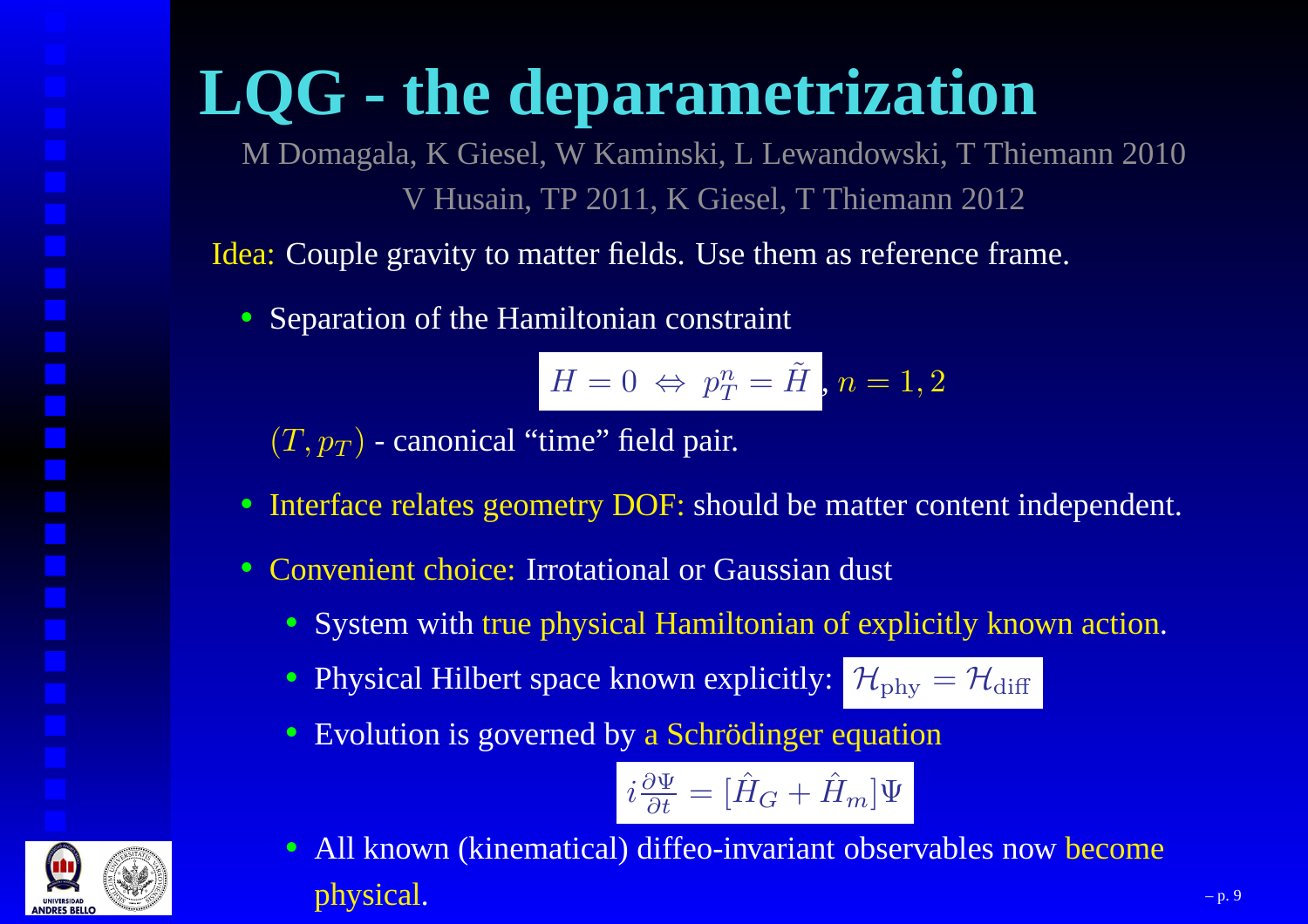## **LQG - interface components**

- The area operator: of given area  $S$ 
	- Action depends only on labels of edges intersecting the surface.

 $\text{Ar}(S)\Psi=4\pi\gamma\ell$ 2 $\Pr$  $\sum_{e^+}\sqrt{j_{e^+}}$  $+(j_e+$  $\overline{(+ + 1)} + \sum_{e^-} \sqrt{j_{e^-}}$  $-(j_e - + 1) \left( \Psi \right)$  $\prod$ 

 $e^\pm$  - edges starting/terminating on  $S.$ 

- The field strength operator:
	- All components of H must be expressed in terms of  $U_{\gamma}$ ,  $K^i$  Thiemann regularization.
	- The curvature of A approximated by holonomies along the loop  $\triangle$

$$
F_{ab}^i X^a Y^b(x) = \lim_{\text{Ar}(\triangle) \to 0} \frac{U_{\triangle} - 1}{\text{Ar}(\triangle)}
$$

- Depending on prescription:
	- loop is <sup>a</sup> plaquet (minimal closed loop) of <sup>a</sup> graph edges or
	- a small triangular loop is formed near the vertex.

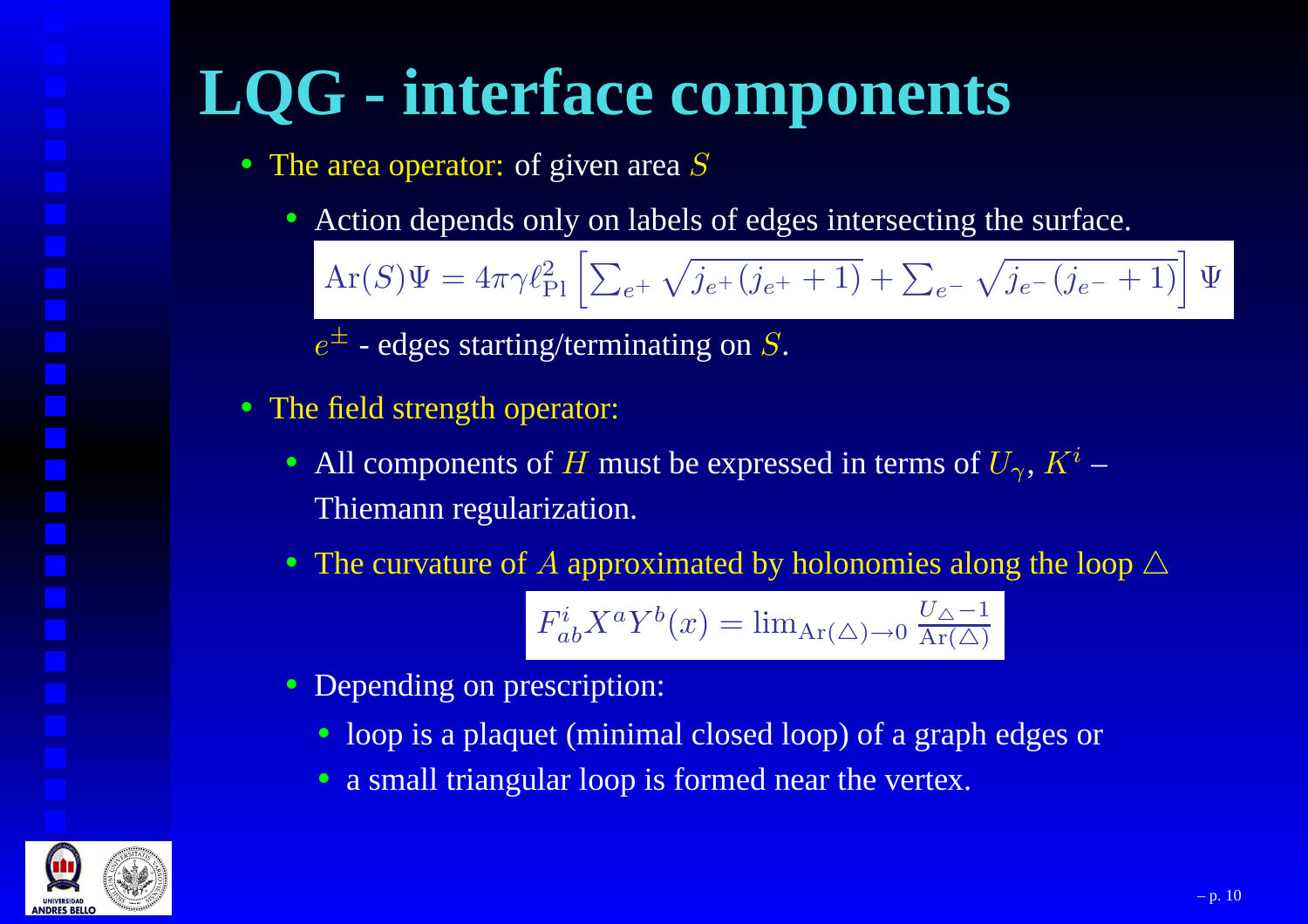## **Loop Quantum Cosmology**

A. Ashtekar, M. Bojowald, and many others ...

- Main principle: Application of LQG quantization method to simplified models.
- Present stage: Includes inhomogeneities but always as quasi-global degrees of freedom.
	- Inhomogeneous/matter degrees of freedom always live on thehomogeneous "background" spacetime.
- Main results:
	- Modification to early universe dynamics(big bounce) A. Ashtekar, TP, P. Singh, <sup>2006</sup>
	- Evolution of cosmological perturbationsA. Ashtekar, I. Agullo, W. Nelson, 2012G. Mena-Marugan, J. Olmedo, 2013





• Further applied to models outside of cosmology.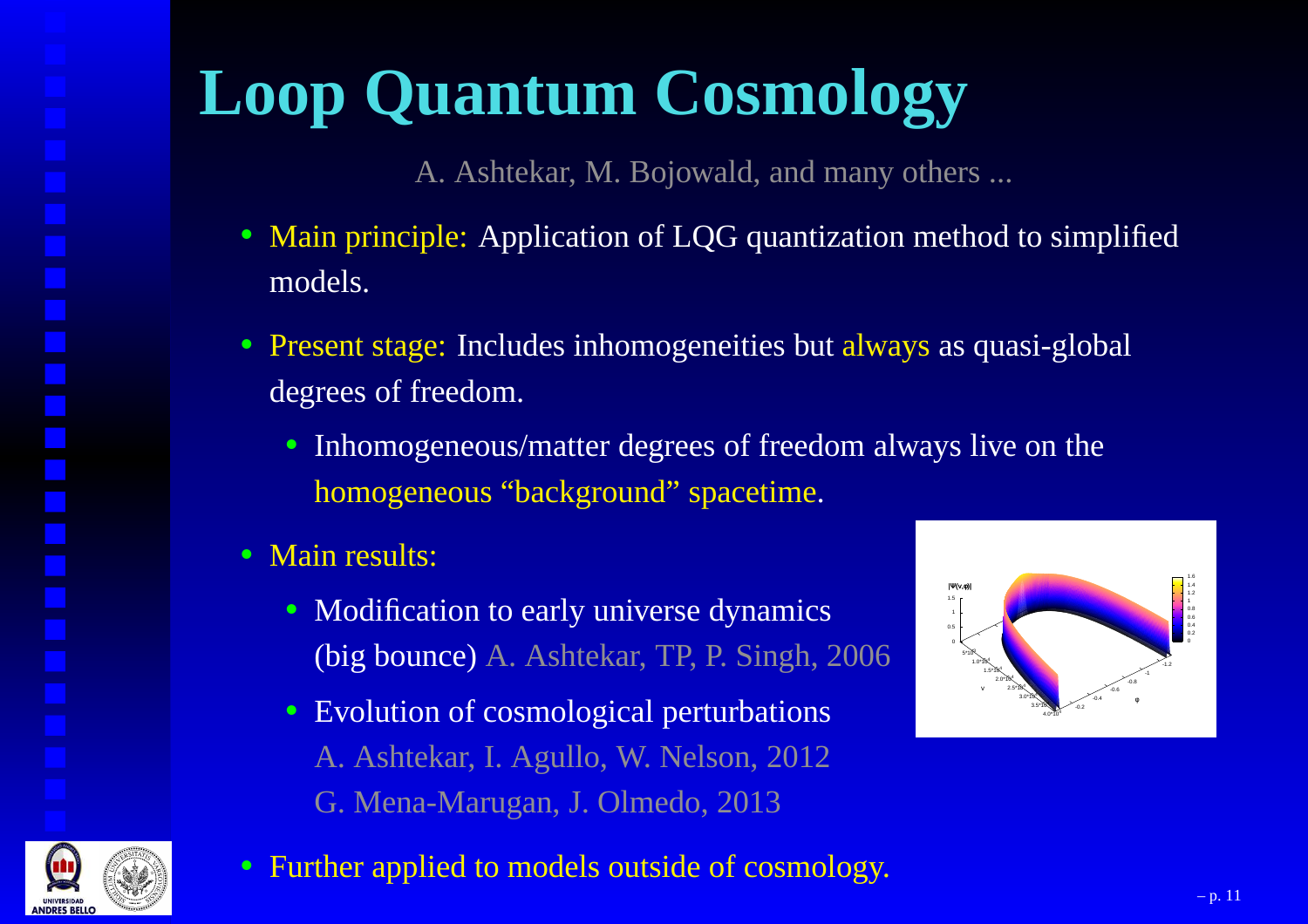### **LQC - classical framework**• The model: Bianchi I universe with  $T^3$  topology

 $g=-\mathrm{d}t^2$  $^{2}+a_{1}^{2}$  $_{1}^{2}(t)\mathrm{d}x^{2}$  $^{2}+a_{2}^{2}$  $_{2}^{2}(t)\mathrm{d}y^{2}$  $^{2}+a_{3}^{2}$  $_3^2(t) \mathrm{d} z^2$ 

- Gauge fixing: Background structure present: fiducial metric <sup>o</sup>  $q^oq = dx^2 + dy^2 + dz^2$  and orth. triad  $q^o$  ${}^o\!e^a_i$  $i$  .
- Geometry degrees of freedom: scale factors  $a_i$  and can. momenta
- Gauss and diffeomorphism constraints automatically satified. (gauge)
- Holonomy-flux algebra:
	- Holonomies along integral curves  $^o$  ${}^o\!e^a_i$  $\frac{a}{i}$  suffice to separate homogeneous connections.
	- Fluxes across "unit fiducial squares"  $(T^2)$  suffice to separate the triads.
	- Holonomy along the edge in direction of  $\Omega$  $e^a_i$  $\frac{a}{i}$  of length  $\lambda$  $h^i_{(\lambda)}=\cos(\lambda c^i/2)\mathbb{I}+2\sin(\lambda c^i/2)\tau^i \qquad 2i\tau^k$  $^{k}=\sigma ^{k}$
	- $\bullet$ • The unit fluxes:  $p_i = a_1 a_2 a_3/a_i$  – areas of  $T^2$  closed surfaces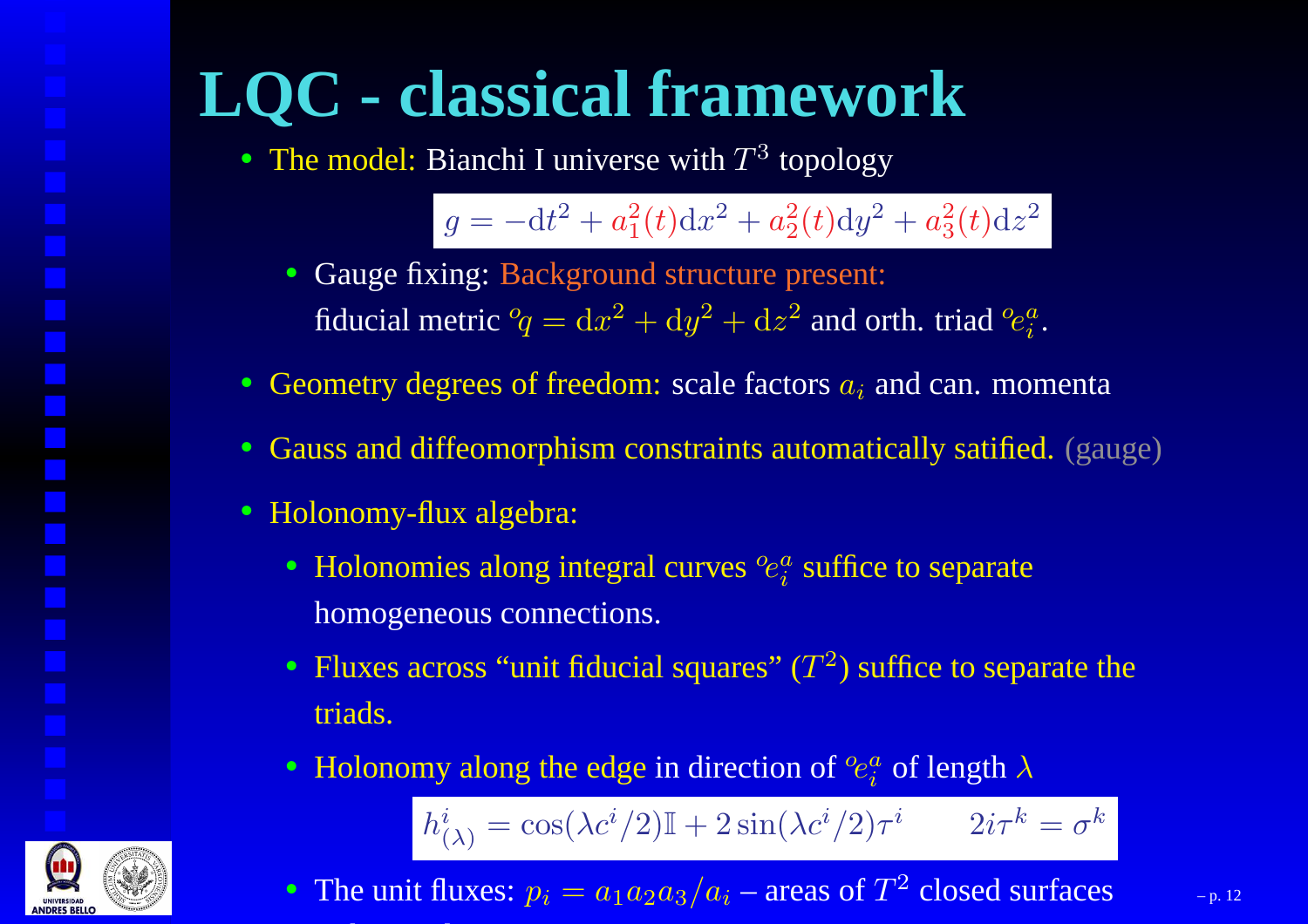## **LQC quantization: kinematics**

Direct application of the LQG quantization algorithm:

- Degrees of freedom: canonical pairs  $(c^i, p_i)$ .
- An equivalent of holonomy algebra in LQG is generated by almostperiodic functions:  $N_{(\lambda)}(c^i) := \exp(i\lambda c^i/2)$
- The Gel'fand spectrum of this algebra (support of the elements of  $\mathcal{H}_{\text{kin}}^{\text{grav}}$ ) analog of is the Bohr compactification of real line  $\bar{\mathcal{R}}_{\mathrm{B}}^3$ Bohr.
- Basic operators:  $\hat{p}_i$ ,  $\hat{N}^i_{(\lambda)}$ .
	- No "connection coefficient" operator  $\hat{c}^i$
	- "Triad coefficient" operator  $\hat{p}_i$  defined through flux operator.

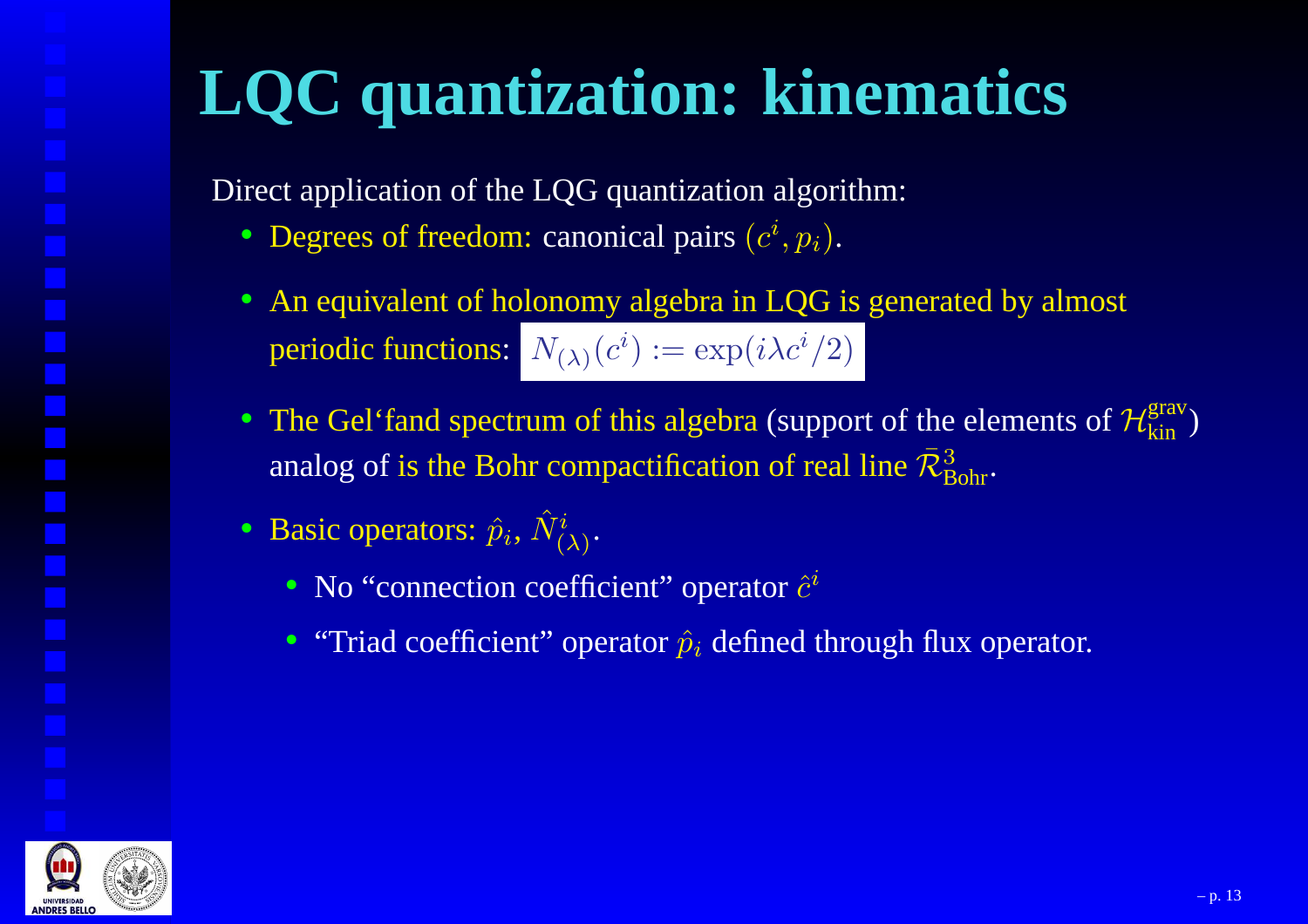# **LQC quantization: kinematics**

- Final results: The GNS construction leads to Gravitational kinematical Hilbert space  $\mathcal{H}_{\text{kin}}^{\text{grav}} = [L^2]$  $^{2}(\bar{\mathcal{R}}_{\text{Bohr}},\mathrm{d}\mu_{\text{Haar}})]^{3}$ .
- Bohr compactification: Space of almost periodic functions  $\lambda\mapsto N_{(\lambda)}(c)$ . The scalar product

$$
\langle f_1 | f_2 \rangle = \lim_{L \to \infty} (1/2L) \int_{-L}^{L} \bar{f}_1(c) f_2(c)
$$

• Representation of states in which operators  $\hat{p}_i$  are diagonal. Eigenstates of  $\hat{p}_i$  labeled by  $\mu_i$  satisfy

$$
\langle \mu_1, \mu_2, \mu_3 | \mu'_1, \mu'_2, \mu'_3 \rangle = \delta_{\mu_1, \mu'_1} \delta_{\mu_2, \mu'_2} \delta_{\mu_3, \mu'_3}
$$

• Action of fundamental operators:

 $\hat{p}_{i}\left|\mu_{i},...\right\rangle =\frac{4}{3}$  $\frac{4}{3}\pi\gamma\ell_{\text{F}}^2$  $P_{\rm Pl}\mu\ket{\mu_i,...} \quad \exp(i\lambda c^i/2)\ket{\mu_i,...} = \ket{\mu_i+\lambda,...}$ 

- Application of deparametrization:
	- Schrödigner equation: Hamiltonian <sup>a</sup> difference operator.
	- Dynamics controlled numerically (wip)

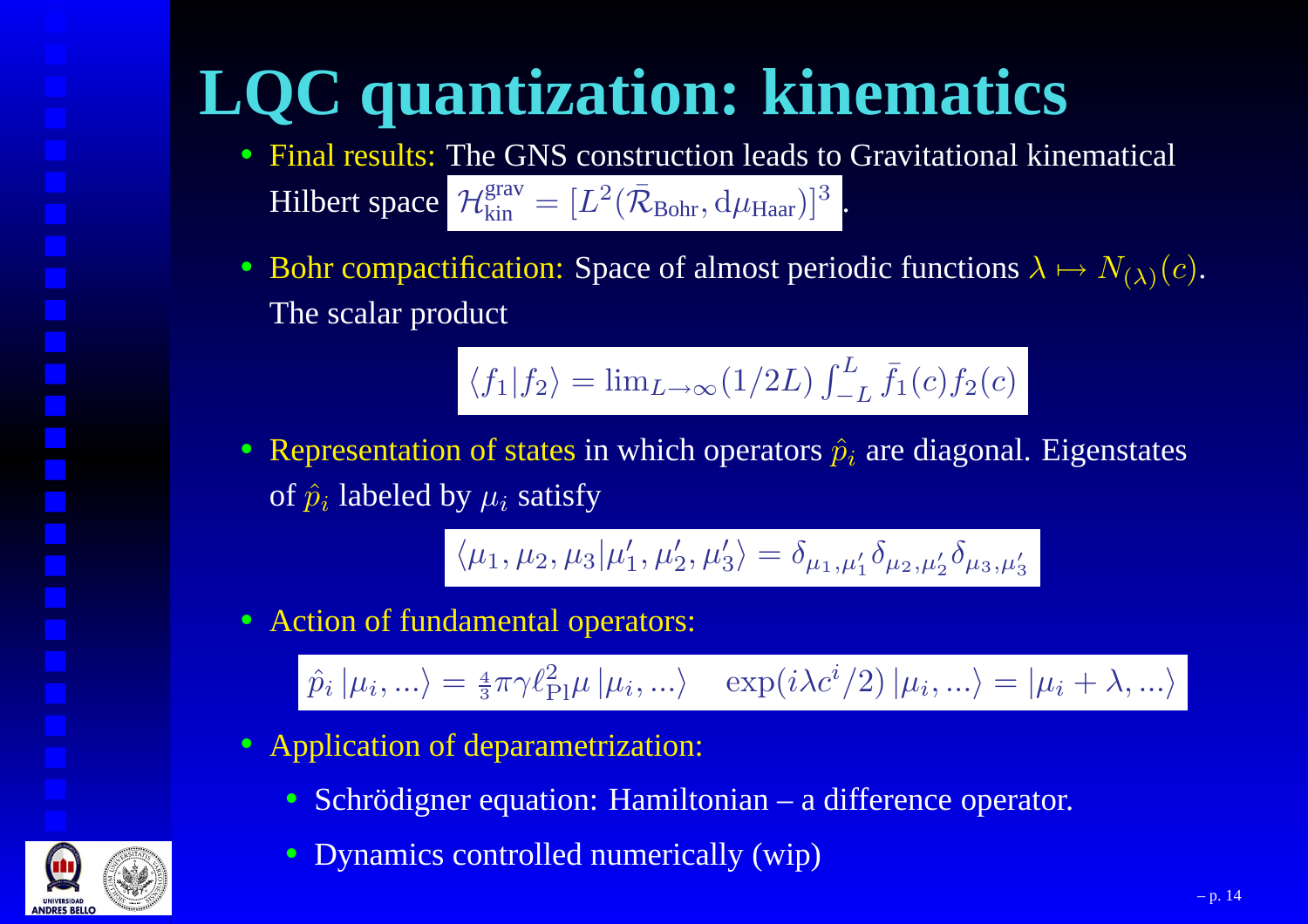## **LQC - intreface elements**

- Areas:
	- Physically relevant: areas of  $T^2$  closed surfaces  $p_i$  (products of  $a_i$ ).
		- (remember:  $p_i$  are fluxes)
- Field strangth:
	- Same as in LQG, but now the (square) loop is generated by fiducial triad. (square plaquet)
	- Due to background structure the minimal loop has associated physical area  $\sigma_i.$
- Standard (heuristic) interface:
	- The area  $\sigma_i$  taken to be 1st nonzero eigenvalue of  $Ar(S)$  in LQG.
	- The choice fixes displacements  $\lambda$  as phase space functions.
		- Consequence: upper bound on en. density  $\rho < \rho_c \approx 0.41 \rho_{\text{Pl}}$
	- Element critical for dynamics predictions.
- Can we build it in more robust way?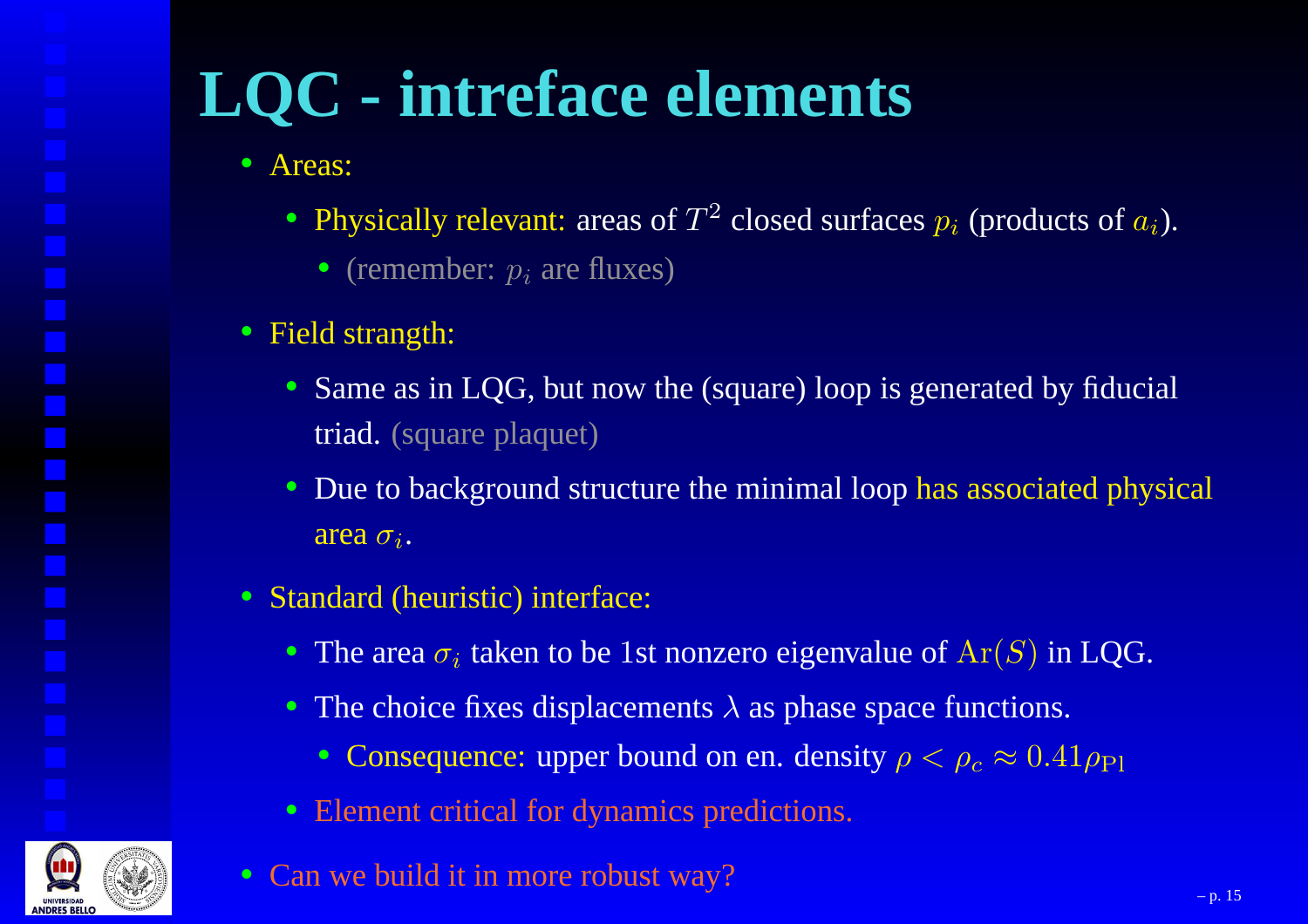### **The interface**

- Motivation: Homog. sector emerging in  $U(1)^3$  simplifications to LQG (E. Alesci, N. Bodendorfer, 2014) or GFT (S. Gielen et al, 2014).
- Selected interface elements are well defined in both theories.
- Idea: Associate the LQC degrees of freedom of specific LQG states using correspondence between interface elements.
	- Choice of LQG states needs to allow for implementing the auxiliary structure presen<sup>t</sup> in LQC.
- The construction:
	- Select the spin networks topologically equivalent to cubical lattices.
	- Partially gauge fix the state by equipping embedding manifold with metric <sup>o</sup>  ${}^o\!q$  in which the lattice becomes regular.
		- Can be replaced by averaging over subgroup of diffeos.
		- Remaining gauge freedom: rigid translations!
	- $\bullet$  Define LQC quantities as averages of LQG observables over remianing translations (treated as active diffeomorphisms).  $\blacksquare$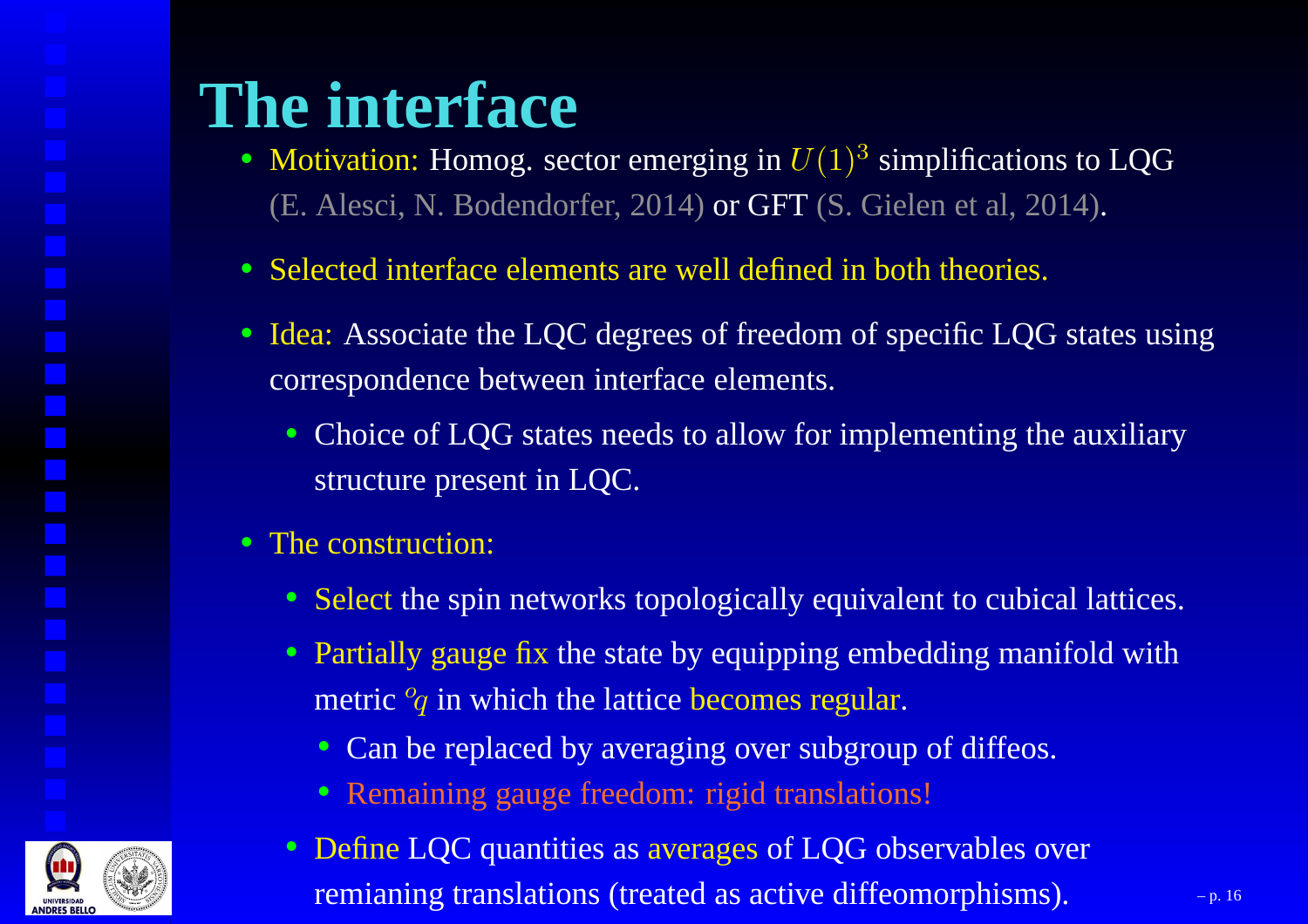## **State compatibility issues**

- Separable Hilbert space two options:
	- Single lattice (superselection sector).
	- Continuum of lattices and integrable Hilbert spaceF Barbero, TP, E Villaseñor 2014
- Graph modifying Hamiltonian
	- allow subgraphs of the lattice completed by  $j = 0$  edges.
	- triangular loop realised as square loop with additional 2-valent node.
	- bacground metric defined at each time step
	- Regularity requirement can be replaced by averaging overdiffeomorphisms (preserving parallelity of edges).

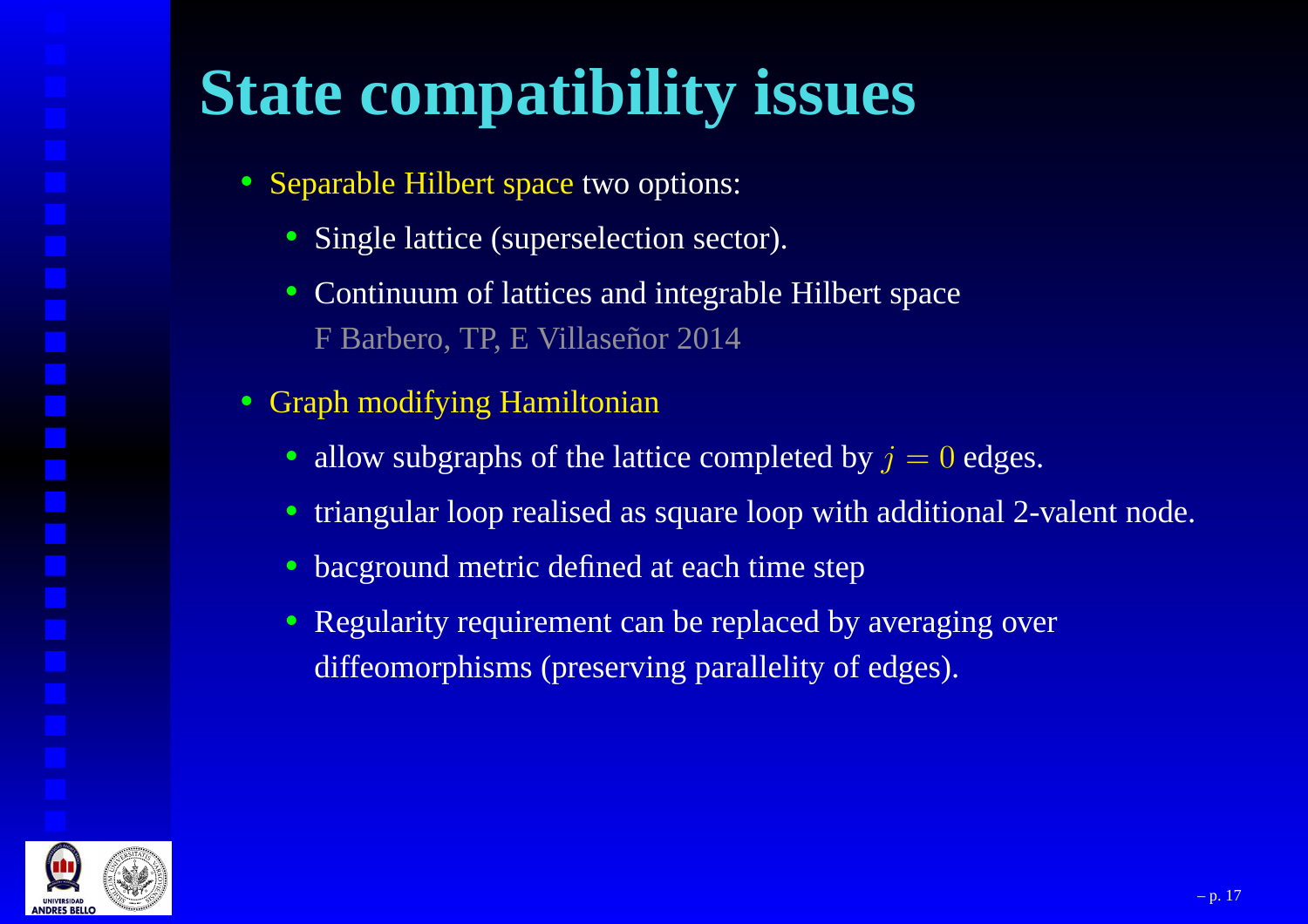#### **Interface - the consequences**

• Averaged area of <sup>a</sup> minimal plaquet:

$$
\sigma_i = 8\pi \gamma \ell_{\rm Pl}^2 \langle \sqrt{j_{e_i}(j_{e_i}+1)}\rangle_i
$$

- Depends on the statistics of  $j$ -labels of the spin network!
- Noncompact sector:
	- Take the infrared regulator fiducial cube (cell)  $\mathcal V$
	- Average with boundaries identified.
	- Take the limit  $\mathcal{V} \to \mathbb{R}^3$
	- Result the same as in  $T^3$ .
- Isotropic sector:
	- Additional diffeomorphisms: rigid rotations.
		- Single lattice cannot reproduce isotropic spacetime!
	- Averaging over  $SO(3)$ : (use Euler angles)
		- Use the state supported on (continuous) family of rotated lattices.

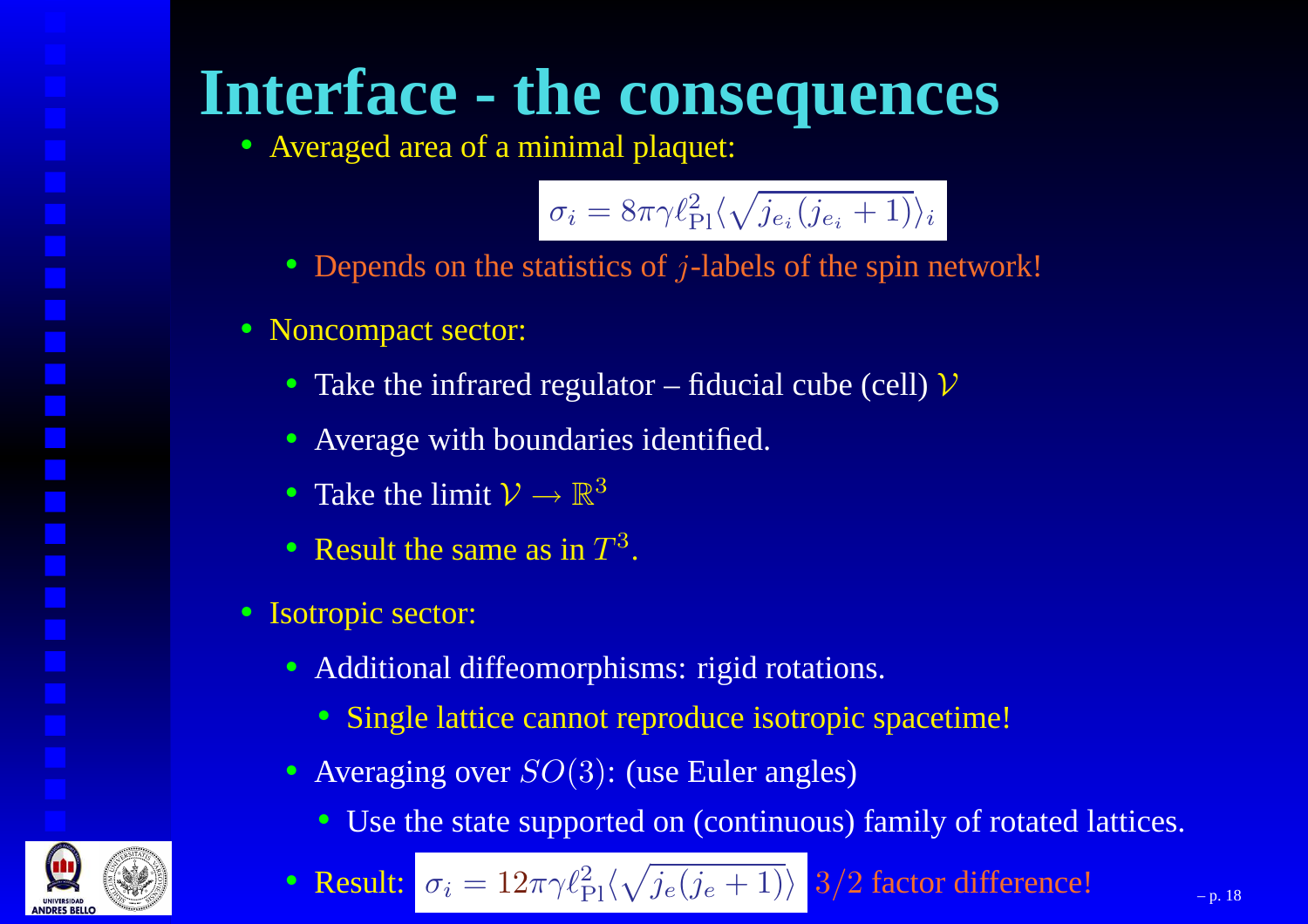### **Area statistics**

- The statistics:
	- The precise statistics of  $j$  depends on the specific construction (prescription) of the Hamiltonian.
- Possible solution (example): Statistics evaluated in context of the blackhole entropy in LQG (Ernesto's talk).
	- BH horizon area: sum over graph edges intersecting the surface.
	- Entropy: counting of microstates of given area.
	- Numerical counting for small BH's (A. Corichi, J. Diaz-Polo, E. Fernandez-Borja, I Agullo 2007)The stair-like structure of entropy indicates the average  $j\approx0.86$  $\rightarrow$  suggestion of some modification to LQC area gap.
		- Critical energy density (upper bound):  $\rho_c \approx 0.29 \rho_{\text{Pl}}$ .
- Consistency of LQC <sup>g</sup>ives restrictions on possible statistics of spin networks in LQG.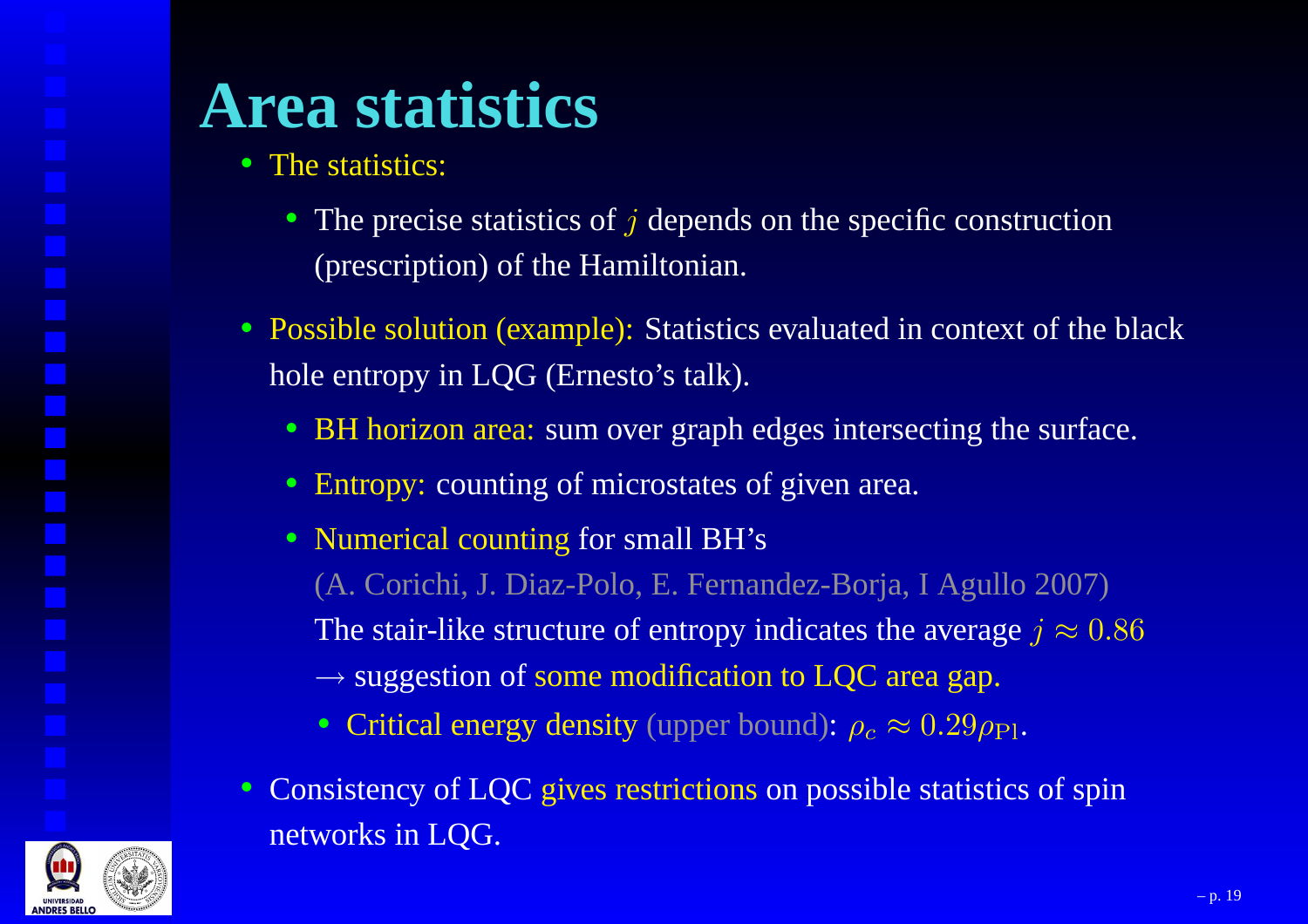#### **The consequences**

- 1. LQC side:
	- improved dynamics requires external (dynamical) input
	- modification of the area gap/ energy density bound:  $0.41\rho_{\rm Pl}\approx\rho_c\to\approx 0.29\rho_{\rm Pl}$
- 2. LQG side:
	- Graph preserving Hamiltonians have no possibility to produce correctdynamics.
	- Isotropic spacetime cannot be amulted by <sup>a</sup> single lattice state.
	- LQC sourced consistency requires the average  $\langle j \rangle$  approaching constant in low energy/curvature limit.